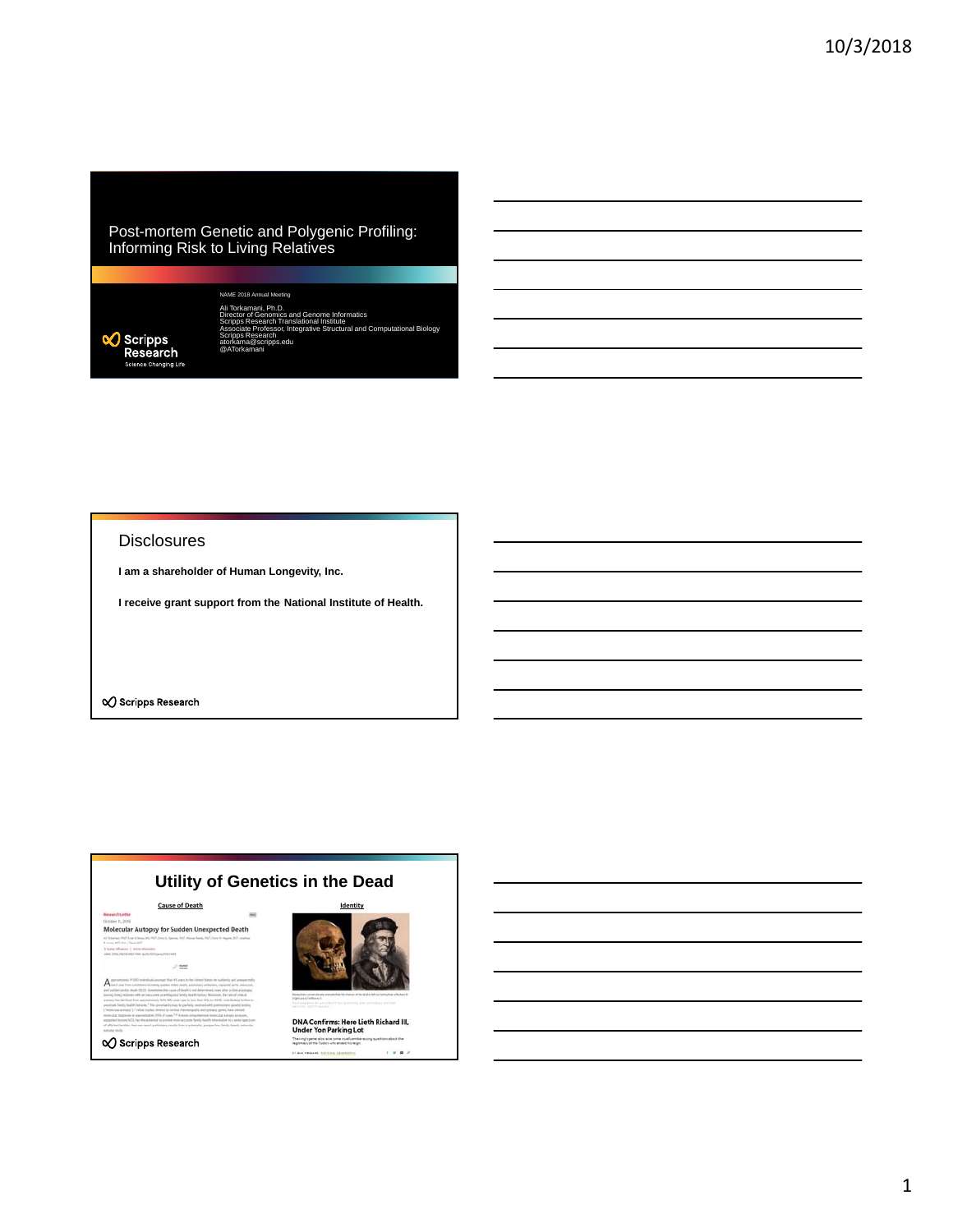## **Utility of "Molecular Autopsy" to the Living**

 $1 + 4$ Medical examiner says job is about both life and death



√ Scripps Research



# **What about genetic risk for early "normal" death?**

**e.g. Coronary artery disease related death before 50 years of age**

 $\infty$  Scripps Research

| <b>OR for Combinations of Parental Heart</b><br>Table 12-1.<br><b>Attack History</b> |                      |
|--------------------------------------------------------------------------------------|----------------------|
| Parental Heart Attack History                                                        | OR (95% CI)          |
| No family history                                                                    | 1.00                 |
| One parent with heart attack at $\geq$ 50 y of age                                   | $1.67(1.55 - 1.81)$  |
| One parent with heart attack at $<$ 50 y of age                                      | 2.36 (1.89-2.95)     |
| Both parents with heart attack at $\geq$ 50 y of age                                 | 2.90 (2.30-3.66)     |
| Both parents with heart attack, 1 at $<$ 50 y of age                                 | $3.26(1.72 - 6.18)$  |
| Both parents with heart attack, both at $<$ 50 y of age                              | $6.56(1.39 - 30.95)$ |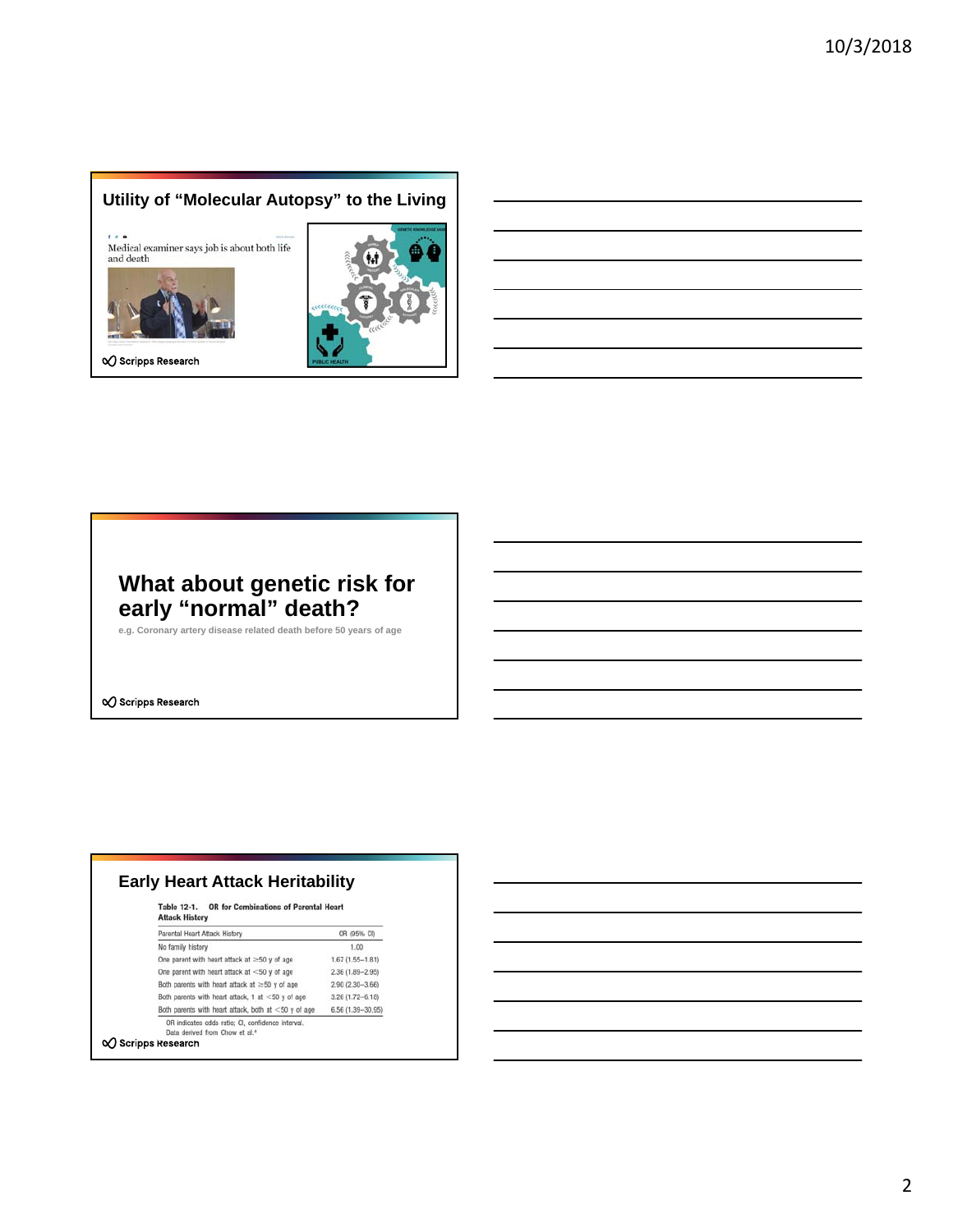

| and the contract of the contract of the contract of the contract of the contract of the contract of the contract of |
|---------------------------------------------------------------------------------------------------------------------|
|                                                                                                                     |
|                                                                                                                     |



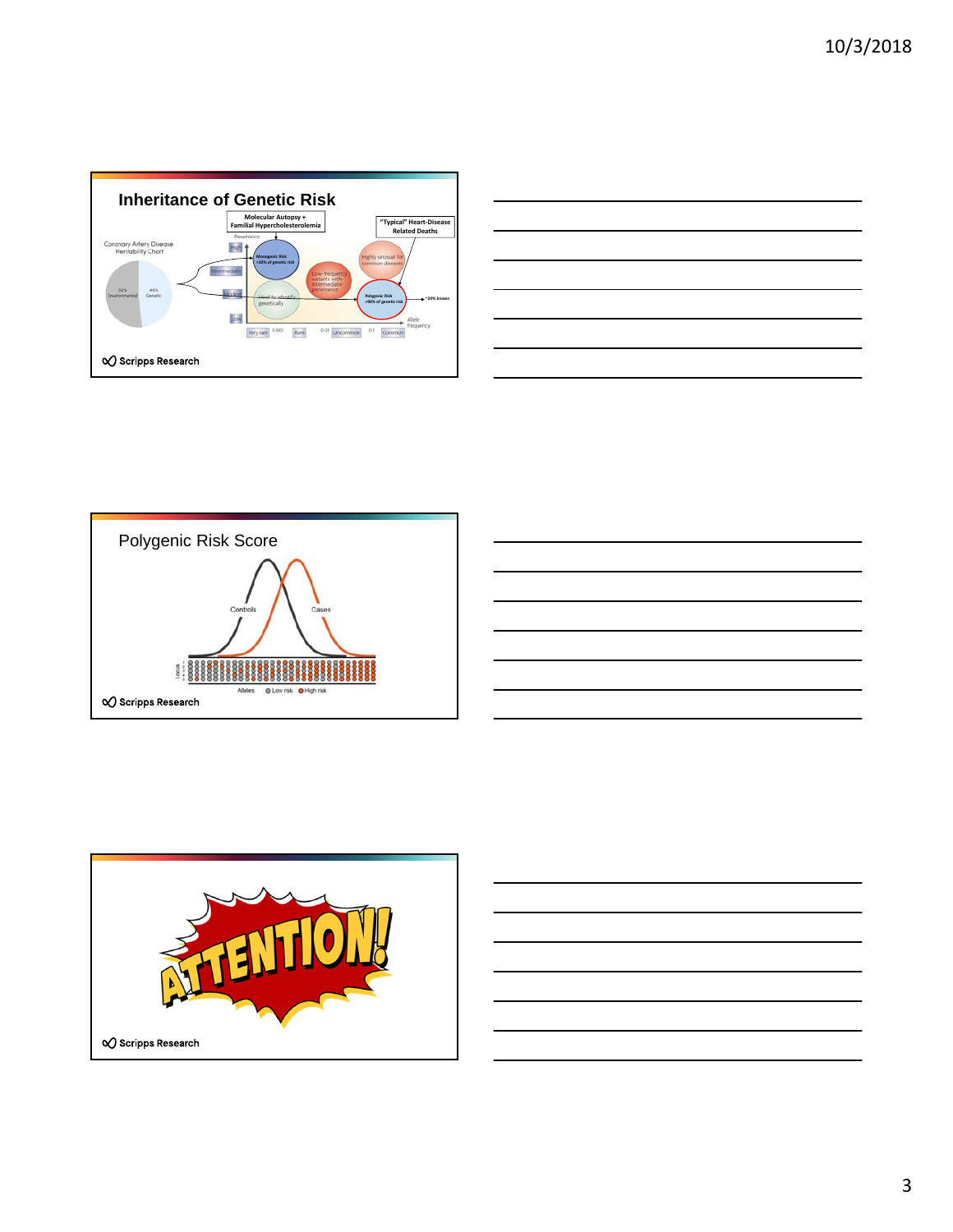